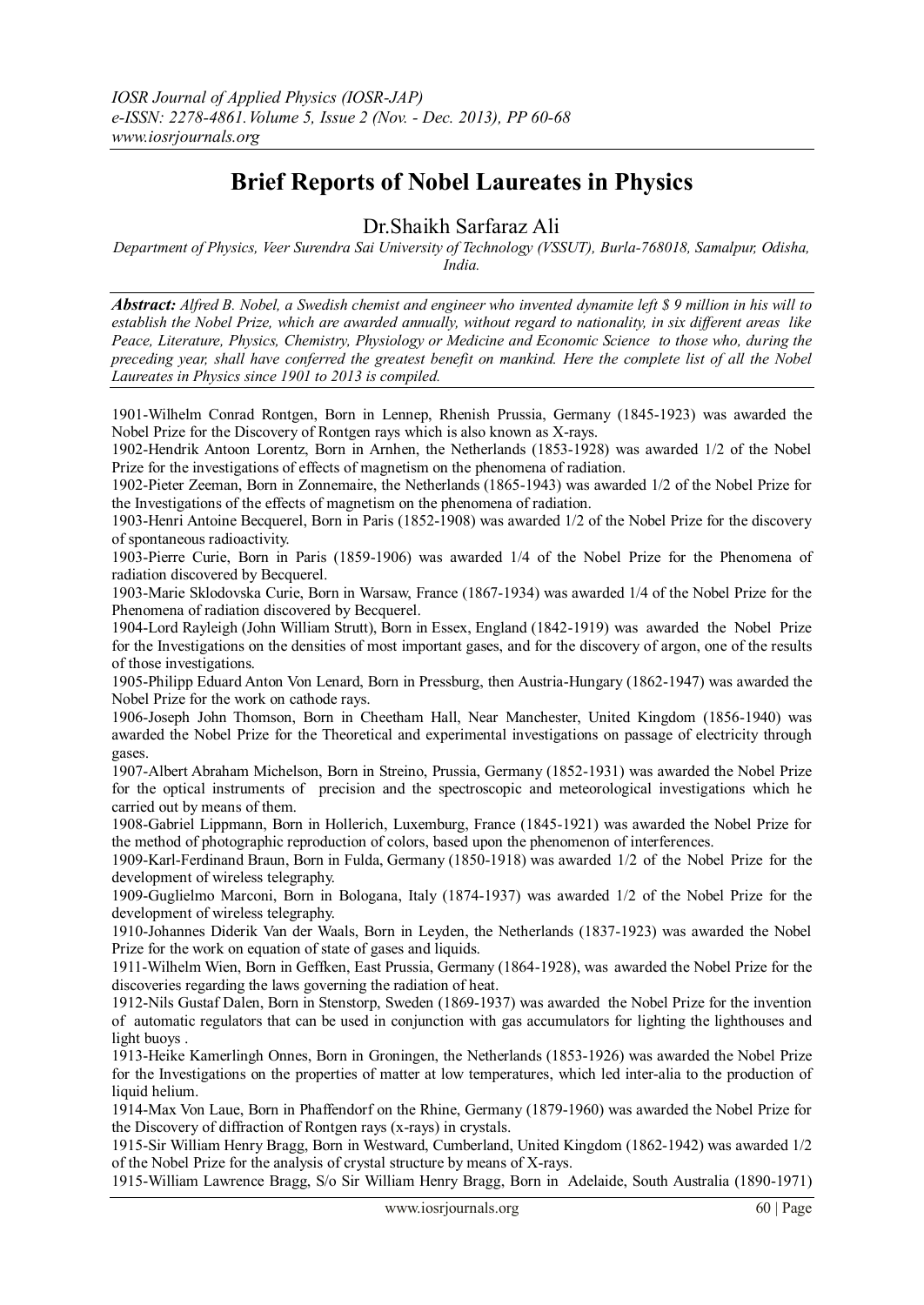was awarded 1/2 of the Nobel Prize for the study of crystal structure by means of X-rays.

1916-The Nobel Prize money was allocated to the special fund of this Prize section.

1917-Charles Glover Barkla, Born in Widnes, Lancashire, United Kingdom (1877-1944) was awarded the Nobel Prize for the discovery of the characteristic Rontgen radiation of the element.

1917-Henry G. J. Moseley, Born in Weymouth, on England's south coast (1887-1915). From the data he was able to infer a relationship between the x-ray wavelength of an element and its atomic number, a relationship that permitted him to correct ambiguities in then-current atomic number assignments and to predict the existence of several then-unknown elements. He would have also shared the Nobel Prize with Charles Glover Bakla, but for his death at Galipoli.

1918-Max Karl Ernst Ludwig Planck, Born in Kiel, Germany (1858-1947) was awarded the Nobel Prize for the development of Physics by the discovery of energy quanta.

1919-Johannes Stark, Born in Schickenhof, Bavaria, Germany (1874-1957) was awarded the Nobel Prize for the discovery of the Doppler effect in canal rays and the separation of spectral lines in an electric fields.

1920-Charles Edouard Guillaume, Born in Fleuriar, Switzerland (1861-1938) was awarded the Nobel Prize for the Precise measurements in Physics by the discovery of anomalies in nickel-steel alloys.

1921-Albert Einstein, Born in Ulm, Wurtemberg, Germany (1879-1955) was awarded the Nobel Prize for the attainments in mathematical physics, theory of Relativity and especially for the discovery of law of the photo electric effect.

1922-Neils Henrik David Bohr, Born in Copenhagen, Denmark (1885-1962) was awarded the Nobel Prize for the Investigation of the structure of atoms and of the radiation emanating from them.

1923-Robert Andrews Millikan, Born at Morrison, Illinois, USA (1868-1953) was awarded the Nobel Prize for the work on elementary charge of electricity and also on photoelectric effect.

1924-Karl Manne Georg Siegbahn, Born in Orebro, Sweden (1886-1978) was awarded the Nobel Prize for the Research and discoveries in x-ray (measurements of X-ray wavelength) spectroscopy.

1925-James Franck, Born in Hamburg, Germany (1882-1964) was awarded 1/2 of the Nobel Prize for the discovery of the laws governing the impact of an electron upon an atom.

1925-Gustav Ludwig Hertz, Born in Hamburg, Germany (1887-1975) was awarded 1/2 of the Nobel Prize for the Discovery of the laws governing the impact of an electron upon an atom.

1926-Jean Baptiste Perrin, Born in Lille, France (1870-1942) was awarded the Nobel Prize for the work on the discontinuity in the structure of matter, and in particular for the discovery of the equilibrium of sedimentation.

1927-Charles Thomson Rees Wilson, Born in Glencorse, Near Edinburg, United Kingdom (1869-1959) was awarded 1/2 of the Nobel Prize for the Discovery of a method of rendering discernible the paths of electrically charged particles by the condensation of vapor.

1927-Arthur Holly Compton, Born in Wooster, Ohio, USA (1892-1962) was awarded 1/2 of the Nobel Prize for the Discovery of Compton effect, which confirmed the quantum theory of radiation and assigned mass as well as energy to light quanta.

1928-Sir Owen Willians Richardson, Born in Dewsbury,Yorkshire, United Kingdom (1879-1959) was awarded the Nobel Prize for the work on the thermionic phenomena and especially for discovering the law which bears his name.

1929-Prince Louis (Victor Pierre Raymond de Broglie), Born at Dieppe, France (1892-1987) was awarded the Nobel Prize for the discovery of wave character of electrons.

1930-Sir Chandrasekhar Venkata Raman, Born in Trichinopoly,Tamilnadu, India (1888-1970) was awarded the Nobel Prize for the Discovery of scattering of light which is well known as Raman Effect: that the radiation is scattered by various substances with a change in frequency, the change being characteristic of the scattering atoms or molecules. Why the sky looks blue and why the sea water looks blue?

1931-The Nobel Prize money was allocated to the special fund of this section.

1932-Werner Heisenberg, Born in Duisberg, Rhenish Prussia, Germany (1901-1976) was awarded the Nobel Prize for the Creation of quantum mechanics (matrix mechanics), whose application has led to the discovery of allotropic forms of hydrogen.

1933-Paul Adrien Maurice Dirac, Born in Bristol, United Kingdom (1902-1982) was awarded 1/2 of the Nobel Prize for the Creation of wave mechanics, mathematical theory of quantum mechanics: statistics.

1933-Erwin Schrodinger, Born in Wien, Austria (1887-1961) was awarded 1/2 of the Nobel Prize for the creation of wave mechanics, a theory of Interactions of elementary particles.

1934-The Nobel Prize money was with 1/3 allocated to the main fund and with 2/3 to the special fund of this prize section.

1935-Sir James Chadwick, Born in Manchester, United Kingdom (1891-1974) was awarded the Nobel Prize for the discovery of the neutron.

1936-Victor Franz Hess, Born in Waldstein castle, Near Peggau, Austria (1883-1964) was awarded 1/2 of the Nobel Prize for the Discovery of cosmic radiation.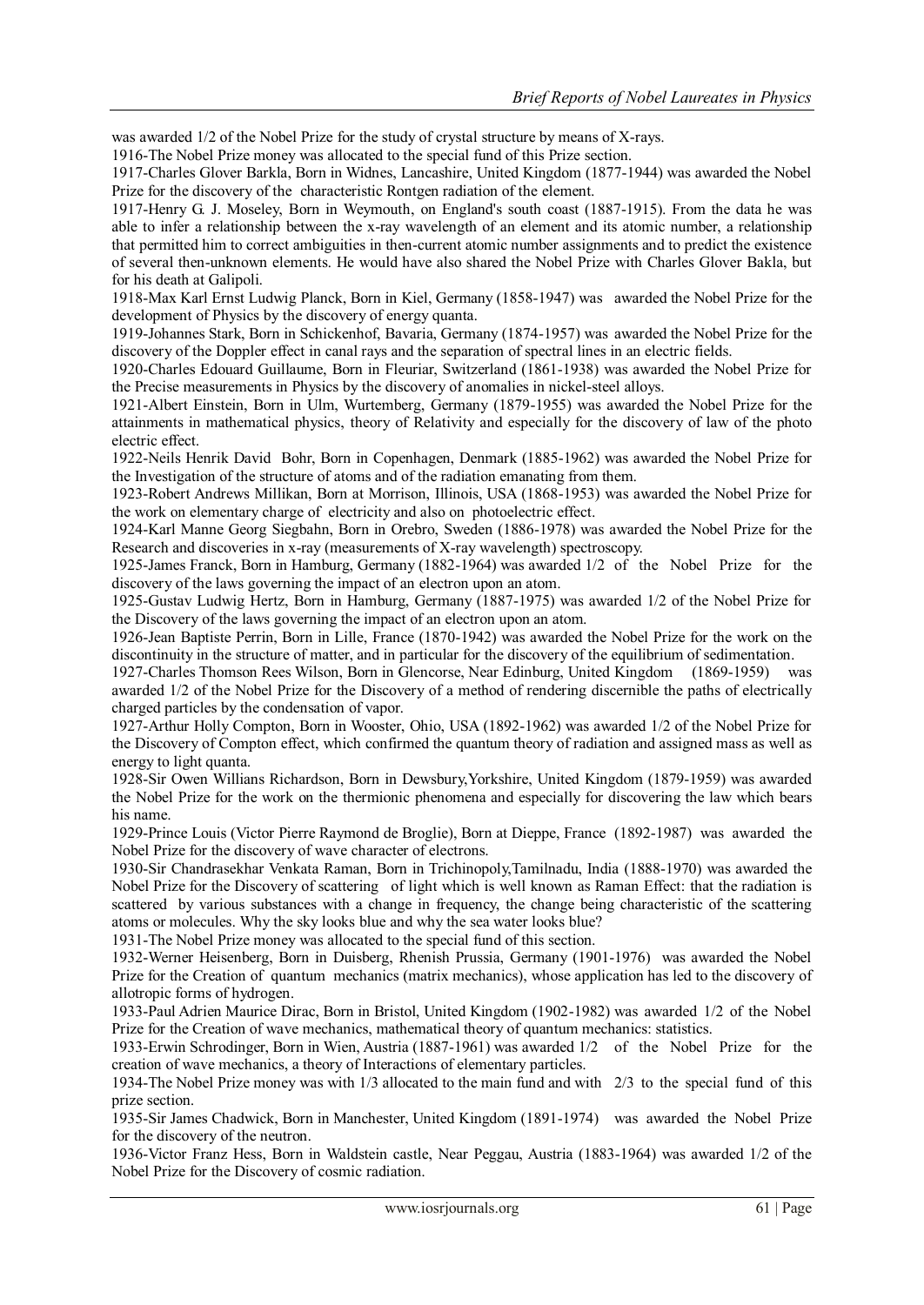1936-Carl David Anderson, Born in NewYork City (1905-1991) was awarded 1/2 of the Nobel Prize for the discovery of the Positron (anti-electron).

1937-Clinton Joseph Davisson, Born in Bloomington, Illinois,USA (1881-1958) was awarded 1/2 of the Nobel Prize for the Experimental discovery of the diffraction of electrons by crystals.

1937-Sir George Paget Thomson, Born in Cambridge, England (1892-1975) was awarded 1/2 of the Nobel Prize for the Experimental discovery of the diffraction of electrons by crystals.

1938-Enrico Fermi, Born in Rome, Italy (1901-1954) was awarded the Nobel Prize for the Identification of new radioactive elements produced by Neutron bombardment and the discovery of nuclear reactions affected by slow neutrons.

1939-Ernest Orlando Lawrence, Born in Canton, South Dakota, USA (1901-1958) was awarded the Nobel Prize for the Invention and development of the cyclotron and for the production of artificial radioactive elements.

1940-The Nobel Prize money was with 1/3 allocated to the main fund and with 2/3 to the special fund of this prize section.

1941-The Nobel Prize money was with 1/3 allocated to the main fund and with 2/3 to the special fund of this prize section.

1942-The Nobel Prize money was with 1/3 allocated to the main fund and with 2/3 to the special fund of this prize section.

1943-Otto Stern, Born in Sohrau, Germany (1888-1969) was awarded the Nobel Prize for the Contribution to the development of the molecular-ray method of detecting the magnetic moment of proton.

1944-Isidor Isaac Rabi, Born in Rymanow, then Austria-Hungary (1898-1988) was awarded the Nobel Prize for the Extraordinary research in the resonance method of recording the magnetic properties of nuclei.

1945-Wolfgang Pauli, Born in Wien, Austria (1900-1958) was awarded the Nobel Prize for the discovery of the exclusion principle, which deals with regulation of electrons in the outer shell of atoms, which is also called Pauli Exclusion Principle.

1946-Percy Williams Bridgeman, Born in Cambridge, Massachusetts, USA (1882-1961) was awarded the Nobel Prize for the Investigation of an apparatus to produce extremely high pressure, and for the discoveries he made therewith in the field of high pressure Physics.

1947-Sir Edward Victor Appleton, Born in Bradford, Yorkshire, United Kingdom (1892-1965) was awarded the Nobel Prize for the extraordinary research in physics of the upper atmosphere, particularly for the discovery of ionized layer called as Appleton layer.

1948-Patrick Maynard Stuart Blackett, Born in London (1897-1974) was awarded the Nobel Prize for the development of Wilson cloud chamber method and discoveries therewith in the field of nuclear physics and cosmic radiation.

1949-Hideki Yukawa, Born in Tokyo (1907-1981) was awarded the Nobel Prize for the Prediction of the existence of mesons, based upon the theory of nuclear forces.

1950-Cecil Frank Powell, Born in Tonbridge, Kent,United Kingdom (1903-1969) was awarded the Nobel Prize for the Development of a simple method of examining the action of nuclei by the photography (Nuclear Emulsion Technique) and also for important discoveries concerning the production of π Mesons which was predicted by Hideki Yukawa, Japanese Physicist.

1951-Sir John D. Cockcroft, Born in Todmorden, United Kingdom (1897-1967) was awarded 1/2 of the Nobel Prize for the discovery of transmutations of nuclei by artificially accelerated particles.

1951-Ernest T.S.Walton, Born in Dungarvan, Ireland (1903-1995) was awarded 1/2 of the Nobel Prize for the production of nuclear transmutations.

1952-Edward Mills Purcell, Born in Taylorville, Illinois,USA (1912-1997) was awarded 1/2 of the Nobel Prize for the development of new methods to measure the nuclear magnetic moments and also the discoveries in connection therewith.

1952-Felix Bloch, Born in Zurich, Switzerland (1905-1983) was awarded 1/2 of the Nobel Prize for the develop –ment of new methods to measure the Nuclear magnetic moments and also the discoveries in connection therewith.

1953-Frits Frederik Zernike, Born in Amsterdam, the Netherlands (1888-1966) was awarded the Nobel Prize for the method of phase contrast and especially for the invention of phase-contrast microscope.

1954-Max Born, Born in Breslau, then Germany (1882-1970) was awarded 1/2 of the Nobel Prize for the funda -mental work in Quantum Mechanics and especially for the statistical interpretation of wave function.

1954-Walter Bothe, Born in Oranienburg, Federal Republic of Germany (1891- 1957) was awarded 1/2 of the Nobel Prize in physics for the method of coincidence and the discoveries which it had made possible.

1955-Polykarp Kusch,Born in Blankenberg, Germany (1911-1993) was awarded 1/2 of the Nobel Prize for the precise determination of magnetic moment of electron.

1955-Wills Eugene Lamb, Jr., Born in Los Angeles, USA (1913) was awarded 1/2 of the Nobel Prize for the discoveries concerning the fine structure of the hydrogen spectrum.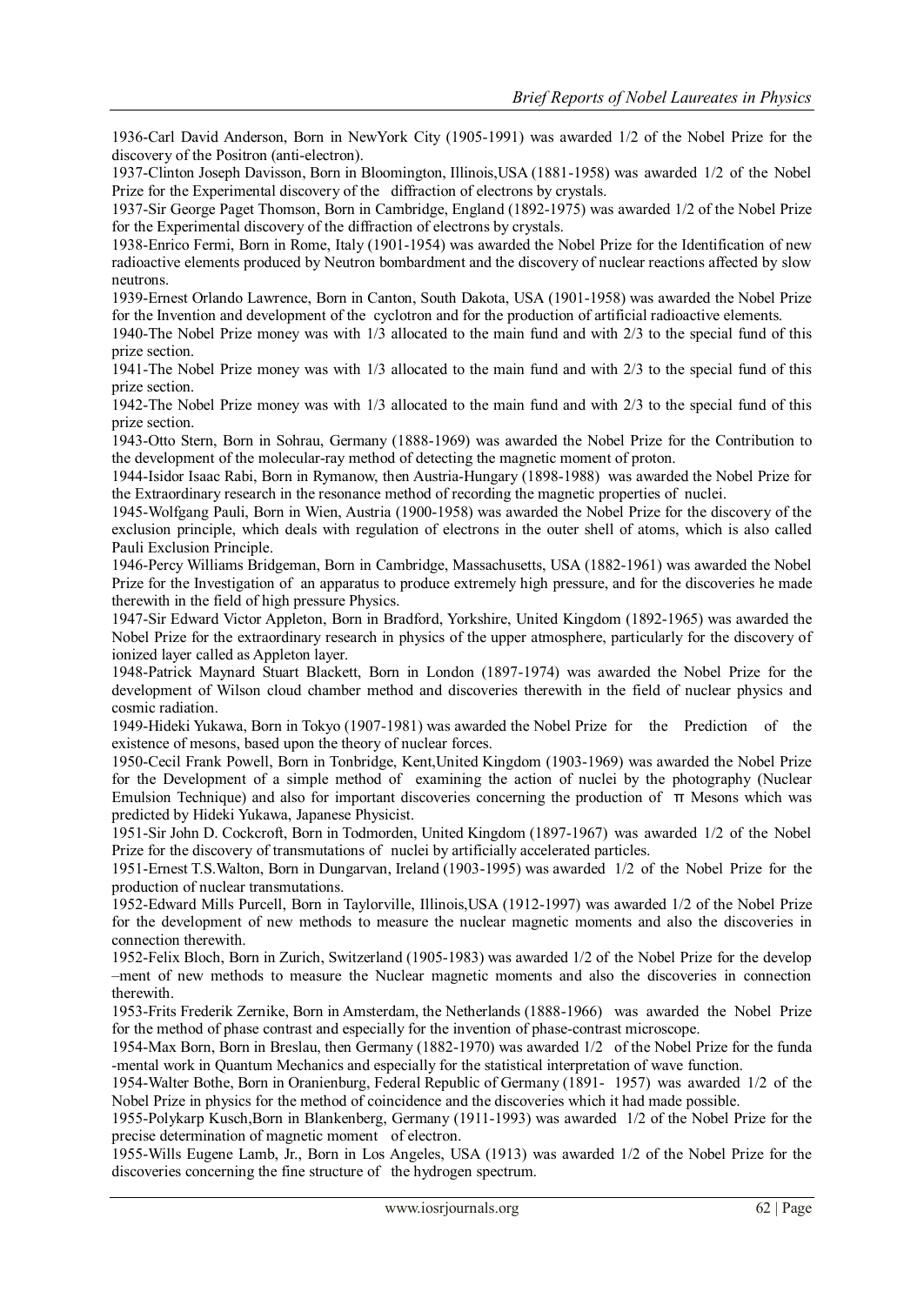1956-William Bradford Shockley, Born in London (1910-1989) was awarded 1/3 of the Nobel Prize for the discovery of semiconductors and transistor effect.

1956-Walter Houser Brattain, Born in USA (1902-1987) was awarded 1/3 of the Nobel Prize for the discovery of semiconductors and transistor effect.

1956-John Bardeen, Born in Madison, Wisconsin, USA (1908-1991) was awarded 1/3 of the Nobel Prize for the discovery of semiconductors and transistor effect.

1957-Chen Ning Yang, Born in Hofei, China (1922) was awarded 1/2 of the Nobel Prize for the overthrow of the principle of the conservation of Parity.

1957-Tsung Dao Lee, Born in China (1926) was awarded 1/2 of the Nobel Prize for the experiments which destroyed the long accepted principle of conservation of Parity.

1958-Pavel A. Cherenkov, Born in USSR (1904-1990) was awarded 1/3 of the Nobel Prize for the discovery and interpretation of the Cherenkov Effect.

1958-Il'ja M.Frank, Born in USSR (1908-1990) was awarded 1/3 of the Nobel Prize for the discovery and interpretation of the Cherenkov Effect.

1958-Igor Y.Tamm, Born in USSR (1895-1971) was awarded 1/3 of the Nobel Prize for the discovery and interpretation of the Cherenkov Effect.

1959-Owen Chamberlain, Born in San Francisco, USA (1920) was awarded 1/2 of the Nobel Prize for the discovery of the anti-proton.

1959-Emilio Gino Segre, Born in Tivoli, Italy (1905-1989) was awarded 1/2 of the Nobel Prize for the discovery of the anti-proton.

1960-Donald Arthur Glaser, Born in Cleveland, USA (1926) was awarded the Nobel Prize for the invention of the Bubble chamber.

1961-Rudolf-Ludwig Mossbauer, Born in Munich, Federal Republic of Germany (1929) was awarded 1/2 of the Nobel Prize for the resonance absorption of gamma radiation and the discovery in this connection of the effect which bears his name, Mossbauer effect.

1961-Robert Hofstadter, Born in USA (1915-1990) was awarded 1/2 of the Nobel Prize for the Pioneering studies of electron scattering in atomic nuclei and for thereby achieving discoveries concerning the structure of the nucleons.

1962-Lev Davidovich Landau, Born in Baku, USSR (1908-1968) was awarded the Nobel Prize for the Pioneering theories of condensed matter, especially for liquid helium.

1963-Eugene Paul Wigner, Born in Budapest, Hungary (1902-1995) was awarded 1/2 of the Nobel Prize for many contributions to the theory of the atomic nucleus and the elementary particles, particularly through the discovery and application of fundamental symmetry principles.

1963-Maria Goeppert Mayer, Born in Kattowitz, then Germany (1906-1972) was awarded 1/4 of the Nobel Prize for adding to man's knowledge about the nuclear shell model.

1963-J. Hans D. Jensen, Born in Federal Republic of Germany (1907-1973) was awarded 1/4 of the Nobel Prize for adding to man's knowledge about the structure of nuclear shell model.

1964-Aleksandr Mikhailovich Prokhorov, Born in USSR (1916-2002) was awarded 1/3 of the Nobel Prize for the fundamental work in the field of quantum electronics, which has led to the construction of oscillators and amplifiers based on the maser-laser principle.

1964-Charles Hard Townes, Born in Greenville, USA (1915) was awarded 1/3 of the Nobel Prize for the fundamental work in the field of quantum electronics, which has led to the construction of oscillators and amplifiers based on the maser-laser principle.

1964-Nikolai Gennadiyevich Basov, Born in USSR (1922-2001) was awarded 1/3 of the Nobel Prize for the fundamental work in the field of quantum electronics, which has led to the construction of oscillators and amplifiers based on the maser-laser principle.

1965-Richard P. Feynman ,Born in NewYork(1918-1988) was awarded 1/3 of the Nobel Prize for the fundamental work in quantum electrodynamics, with deep ploughing consequences for the physics of elementary particles.

1965-Julian Schwinger, Born in New York (1918-1994) was awarded 1/3 of the Nobel Prize for the fundamental work in quantum electrodynamics, with deep ploughing consequences for the physics of elementary particles.

1965-Sin-Itiro Tomonaga, Born in Japan (1906-1979) was awarded 1/3 of the Nobel Prize for the Fundamental work in quantum electrodynamics, with deep ploughing consequences for the physics of elementary particles.

1966-Alfred Kastler, Born in France (1902-1984) was awarded the Nobel Prize for the discovery and development of optical methods for studying the Hertzian resonance in atoms.

1967-Hans Albrecht Bethe, Born in Strasbourg, then Germany (1906) was awarded the Nobel Prize for the work on the theory of nuclear reactions, and especially for the discoveries concerning the energy production in stars.

1968-Luis Walter Alvarez, Born in San Francisco, California (1911-1988) was awarded the Nobel Prize for the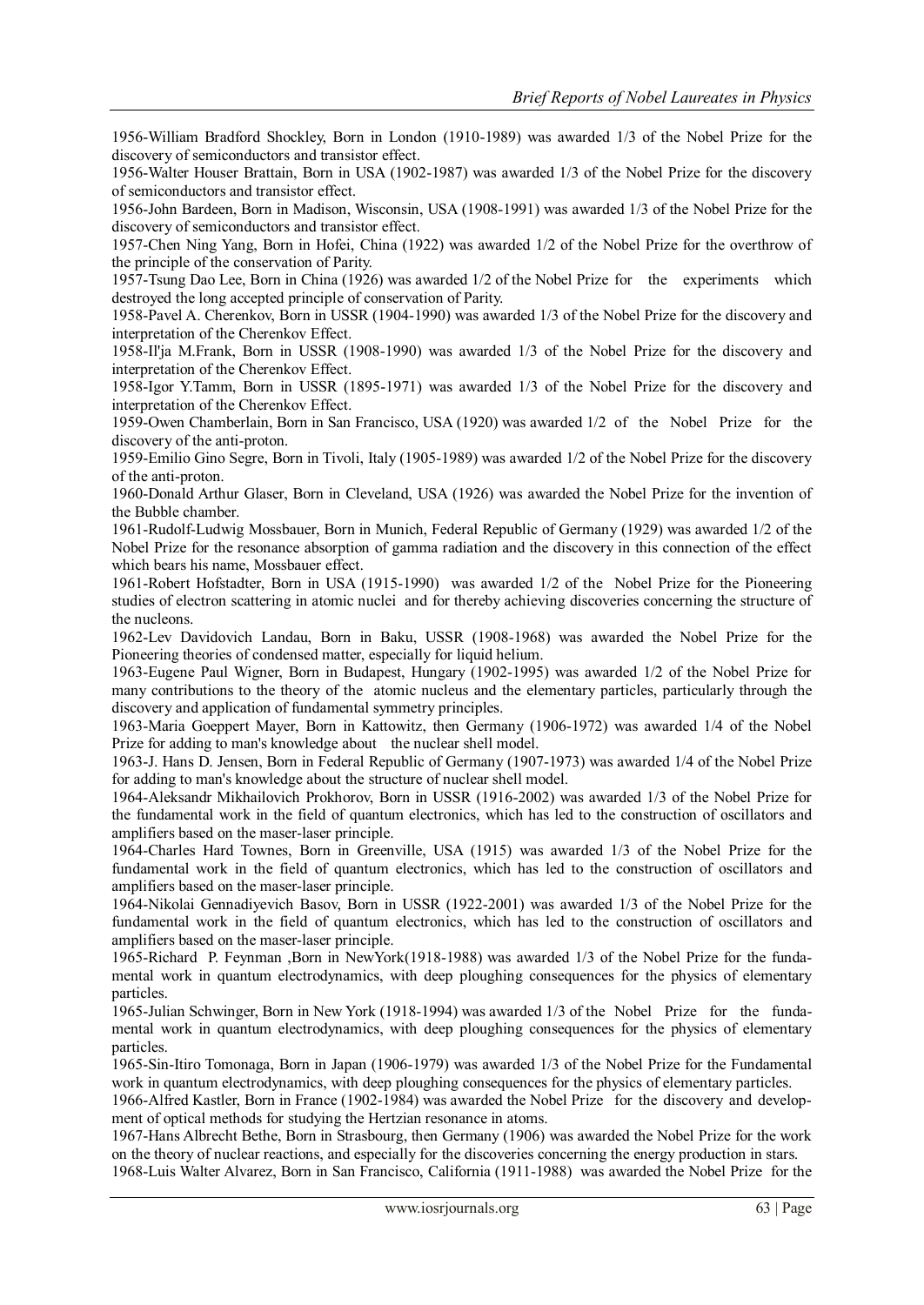decisive contributions to elementary Particle Physics, in particular the discovery of a large number of resonance states, made possible through his development of the technique of using hydrogen bubble chamber and data analysis.

1969-Murray Gell-Mann, Born in New York (1929), was awarded the Nobel Prize for the contributions and discoveries concerning the classification of Elementary Particles and their Interactions.

1970-Hannes Olof Gosta Alfven, Born in Sweden (1908-1995) was awarded 1/2 of the Nobel Prize for the fundamental work in magneto hydrodynamics with fruitful applications in different parts of Plasma Physics.

1970-Louis Eugene Felix Neel, Born in France (1904-2000) was awarded 1/2 of the Nobel Prize for the fundamental work and discoveries concerning Ferro- magnetism and anti-Ferro magnetism, which have led to the important applications in solid state Physics.

1971-Dannis Gabor, Born in Budapest, Hungary (1900-1979) was awarded the Nobel Prize for the Discovery and development of the holographic method.

1972-John Robert Schrieffer, Born in USA (1931) was awarded 1/3 of the Nobel Prize for the Development of theory of superconductivity, usually called as the BCS-theory.

1972-Leon Neil Cooper, Born in USA (1930) was awarded 1/3 of the Nobel Prize for the Development of theory of superconductivity, usually called as the BCS theory.

1972-John Bardeen, Born in Madison, Wisconsin, USA (1908-1999) was awarded 1/3 of the Nobel Prize for the development of theory of super conductivity, usually called the BCS-theory.

1973-Brian David Josephson, Born in United Kingdom (1940) was awarded 1/2 of the Nobel Prize for the Theoretical predictions of the properties of a super-current through a tunnel barrier, in particular those phenomena which are generally known as the Josephson effects.

1973-Ivar Giaever, Born in Bergen, Norway (1929) was awarded 1/4 of the Nobel Prize for Experimental discoveries regarding tunneling phenomena in semi-conductors and super conductors respectively.

1973-Leo Esaki, Born in Japan (1925) was awarded 1/4 of the Nobel Prize for the Experimental discoveries regarding tunneling phenomena in semi-conductors and super conductors respectively.

1974- Sir Martin Ryle, Born in United Kingdom (1918-1984) was awarded 1/2 of the Nobel Prize for the Pioneering research in the radio astrophysics, in particular for the aperture synthesis technique.

1974-Antony Hewish, Born in United Kingdom (1924) was awarded 1/2 of the Nobel Prize for the Pioneering research in the radio astrophysics, in particular his decisive role in the discovery of Pulsars.

1975-Aage Niels Bohr, Born in Denmark (1922) was awarded 1/3 of the Nobel Prize for the discovery of the connection between the collective motion and the particle motion in atomic nuclei and the development of the theory of the structure of the atomic nucleus based in this connection.

1975-Ben Roy Mottelson, Born in Chicago, USA (1926) was awarded 1/3 of the Nobel Prize for the Discovery of the connection between the collective motion and the particle motion in atomic nuclei and the development of the theory of the structure of the atomic nucleus based on this connection.

1975-Leo James Rainwater, Born in USA (1917-1986) was awarded 1/3 of the Nobel Prize for the discovery of the connection between the collective motion and the particle motion in atomic nuclei and the development of the theory of the structure of the atomic nucleus based on this connection.

1976-Burton Richter, Born in USA (1931) was awarded 1/2 of the Nobel Prize for the Pioneering work in the discovery of a heavy elementary particle of a new kind known as charm quark ( c ).

1976-Samuel Chao Chung Ting, Born in USA (1936) was awarded 1/2 of the Nobel Prize for the Pioneering work in the discovery of a heavy elementary particle of a new kind known as charm quark ( c ).

1977-Philip Warren Anderson, Born in USA (1923) was awarded 1/3 of the Nobel Prize for the Fundamental theoretical investigations of the electronic structure of magnetic and disordered system.

1977-Sir Nevill Francis Mott, Born in United Kingdom (1905-1996) was awarded 1/3 of the Nobel Prize for the fundamental theoretical investigations of the electronic structure of magnetic and disordered system.

1977-John Hasbrouck Van Vleck, Born in USA (1899-1980) was awarded 1/3 of the Nobel Prize for the fundamental theoretical investigations of the electronic structure of magnetic and disordered system.

1978-Pyotr Leonidovich Kapitsa, Born in USSR (1894-1984) was awarded 1/2 of the Nobel Prize for the Basic inventions and discoveries in the area of low-temperature Physics.

1978-Arno Allan Penzias, Born in Munich, Germany (1933) was awarded 1/4 of the Nobel Prize for the discovery of cosmic microwave background radiation.

1978-Robert Woodrow Wilson, Born in USA (1936) was awarded 1/4 of the Nobel Prize for the discovery of cosmic microwave background radiation.

1979-Sheldon Lee Glashow, Born in USA (1932) was awarded 1/3 of the Nobel Prize for the Contribution to the theory of the unified weak and electro- magnetic interaction between elementary particles, including, interalia, the prediction of the weak neutral current.

1979-Abdus Salam, Born in India (1926-1996) was awarded 1/3 of the Nobel Prize for the contribution to the theory of the unified weak and electro- magnetic interaction between elementary particles, including, inter-alia,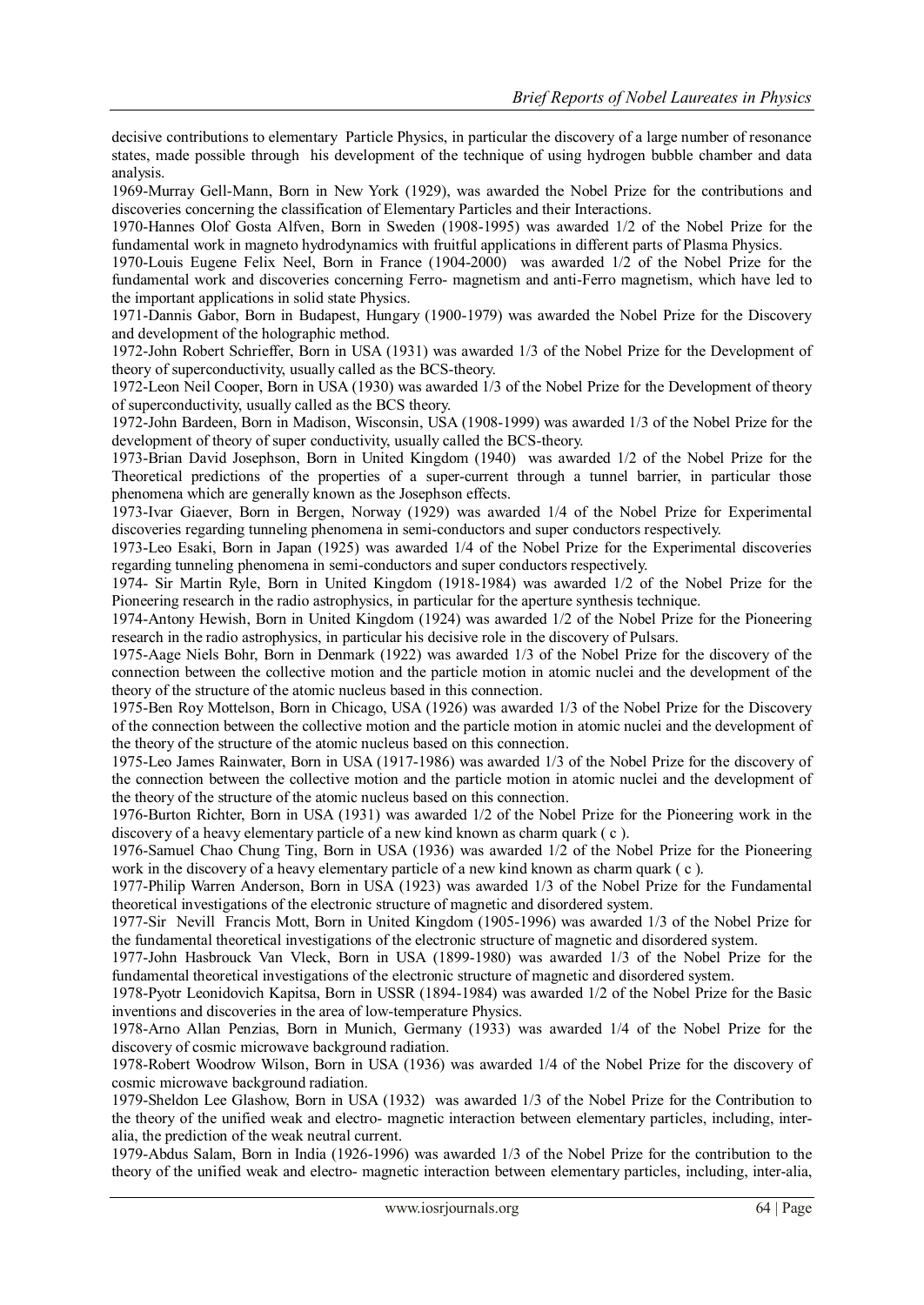the prediction of the weak neutral current.

1979-Steven Weinberg, Born in USA (1933) was awarded 1/3 of the Nobel Prize for the Contribution to the theory of the unified weak and electro- magnetic interaction between elementary particles, including, inter alia, the prediction of the weak neutral current.

1980-James Watson Cronin, Born in USA (1931) was awarded 1/2 of the Nobel Prize for the discovery of violation of fundamental symmetry principles in the decay of neutral k-mesons.

1980-Val Logsdon Fitch, Born in USA (1923) was awarded 1/2 of the Nobel Prize for the discovery of violation of fundamental symmetry principles in the decay of neutral k-mesons.

1981-Kai M. Siegbahn, Born in Sweden (1918) was awarded 1/2 of the Nobel Prize for the Contribution to the development of high resolution electron spectroscopy.

1981-Arthur Leonard Schawlow, Born in USA (1921-1999) was awarded 1/4 of the Nobel Prize for the contribution to the development of laser spectroscopy.

1981-Nicolaas Bloembergen, Born in Dordrccht, the Netherlands (1920) was awarded 1/4 of the Nobel Prize for the Contribution to the development of laser spectroscopy.

1982-Kenneth G. Wilson, Born in USA (1936) was awarded the Nobel Prize for the Theory of critical phenomena in connection with phase transitions.

1983-Subramanian Chandrasekhar, Born in Lahore, India (1910-1995) was awarded 1/2 of the Nobel Prize for the Theoretical studies of physical processes of importance to the structure and evolution of the stars.

1983-William Alfred Fowler, Born in USA (1911-1995) was awarded 1/2 of the Nobel Prize for the theoretical and experimental studies of the nuclear reactions of importance in the formation of the chemical elements in the Universe.

1984-Carlo Rubbia, Born in Italy (1934) was awarded 1/2 of the Nobel Prize for the Decisive contributions to the large project, which led to the discovery of the field particles  $W^+$ , W and  $Z^0$  communicators of weak interactions.

1984-Simon Van der Meer, Born in the Netherlands (1925) was awarded 1/2 of the Nobel Prize for the decisive contributions to the large project, which led to the discovery of the field Particles W<sup>+</sup>, W<sup>-</sup> and  $Z^0$ communicators of weak interactions.

1985-Klaus Von Klitzing, Born in Federal Republic of Germany (1943) was awarded the Nobel Prize for the discovery of the quantized Hall Effect.

1986-Ernst Ruska, Born in Federal Republic of Germany (1906-1988) was awarded 1/2 of the Nobel Prize for the Fundamental work in electron optics and for the design of the first electron microscope.

1986-Gerd Binning, Born in Federal Republic of Germany (1947) was awarded 1/4 of the Nobel Prize for design of the scanning tunneling microscope.

1986-Heinrich Rohrer, Born in Switzerland (1933) was awarded 1/4 of the Nobel Prize for the Design of the scanning tunneling microscope.

1987-Georg Bednorz, Born in Federal Republic of Germany (1950) was awarded 1/2 of the Nobel Prize for the important break-through in the discovery of superconductivity in ceramic materials.

1987-Karl Alex Muller, Born in Switzerland (1927) was awarded 1/2 of the Nobel Prize for the important breakthrough in the discovery of super-conductivity in ceramic materials.

1988-Leon M. Lederman, Born in USA (1922) was awarded 1/3 of the Nobel Prize for the Neutrino beam method and the demonstration of the doublet structure of the leptons through the discovery of the muonneutrino.

1988-Melvin Schwartz, Born in USA (1932) was awarded 1/3 of the Nobel Prize for the Neutrino beam method and the demonstration of the doublet structure of the leptons through the discovery of the muon-neutrino.

1988-Jack Steinberger, Born in Bad Kissingen, Germany (1921) was awarded 1/3 of the Nobel Prize for the Neutrino beam method and the demonstration of the doublet structure of the leptons through the discovery of the muon-neutrino.

1989-Norman F. Ramsay, Born in USA (1915) was awarded 1/2 of the Nobel Prize for the Invention of the separated oscillatory fields method and its use in the hydrogen maser and other atomic clocks.

1989-Hans. G. Dehmelt, Born in Gorlitz, Germany (1922) was awarded 1/4 of the Nobel Prize for the development of ion trap technique.

1989-Wolfgang Paul, Born in Federal Republic of Germany (1913-1990) was awarded 1/4 of the Nobel Prize for development of ion trap technique.

1990-Jerome I. Friedman, Born in USA (1930) was awarded 1/3 of the Nobel Prize for the Pioneering investigation concerning deep inelastic scattering of electrons on protons and bound neutrons, which have been of essential importance for the development of the quark model in Particle Physics.

1990-Henry W. Kendall, Born in USA (1926-1999) was awarded 1/3 of the Nobel Prize for the Pioneering investigation concerning deep inelastic scattering of electrons on protons and bound neutrons, which have been of essential importance for the development of the quark model in Particle Physics.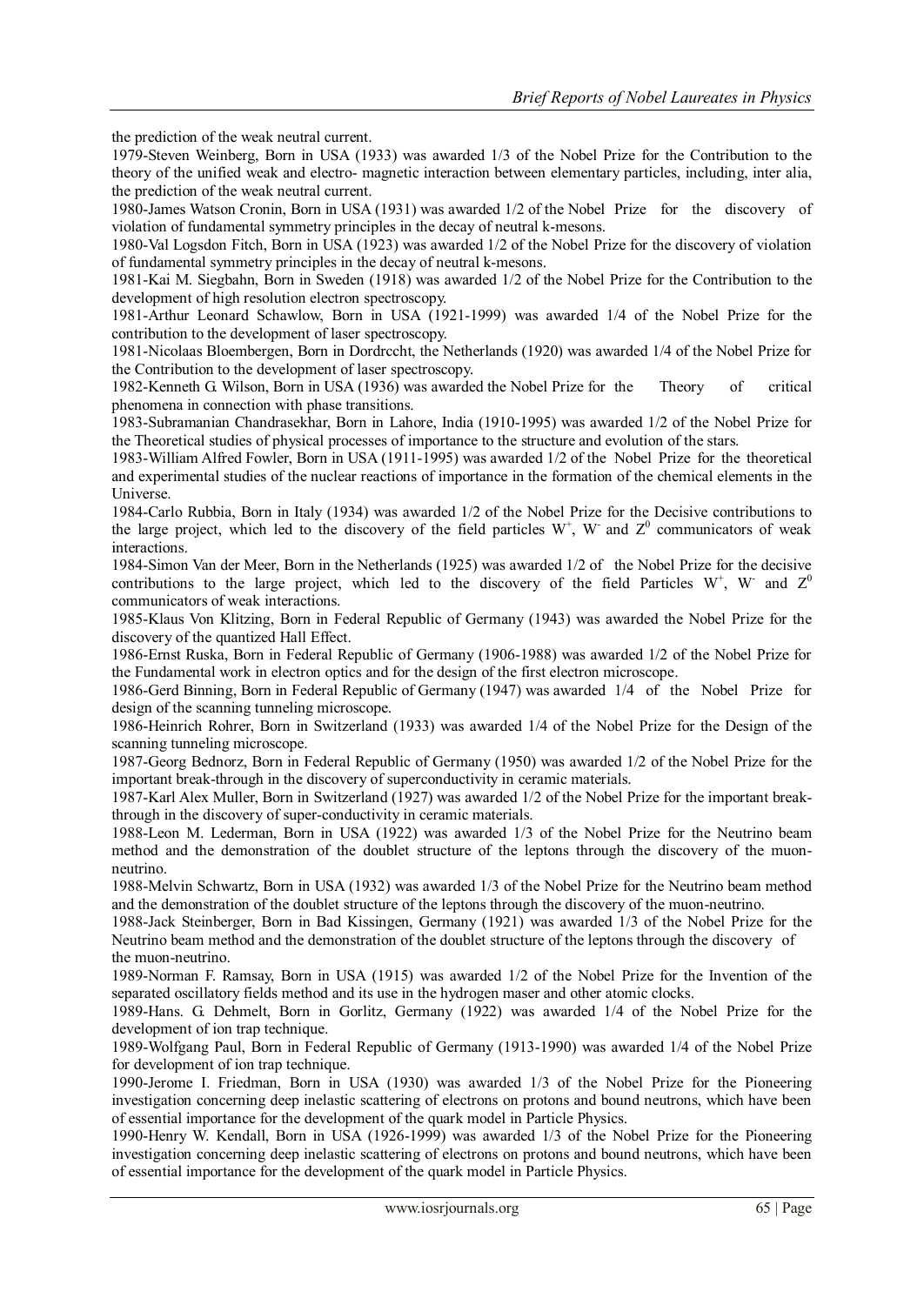1990-Richard E. Taylor, Born in Canada (1929) was awarded 1/3 of the Nobel Prize for the Pioneering investigation concerning deep inelastic scattering of electrons on protons and bound neutrons, which have been of essential importance for the development of the quark model in Particle Physics.

1991-Pierre-Gilles de Gennes, Born in France (1932) was awarded the Nobel Prize for discovering the methods developed for studying the order phenomena in simple systems can be generalized to more complex forms of matter, in particular to liquid crystals and polymers.

1992-Georges Charpak, Born in Dabrovica, Poland (1924) was awarded the Nobel Prize for the Invention and development of particle detectors, in particular the Multi-wire proportional chamber.

1993-Russell A. Hulse, Born in USA (1950) was awarded 1/2 of the Nobel Prize for the Discovery of a new type of Pulsar, which has opened up new possibilities for the study of gravitation.

1993-Josep H.Taylor Jr., Born in USA (1941) was awarded 1/2 of the Nobel Prize for the Discovery of a new type of Pulsar, which has opened up new possibilities for the study of gravitation.

1994-Bertram N. Brockhouse, Born in Canada (1918) was awarded 1/2 of the Nobel Prize for the Pioneering contributions to the development of neutron scattering techniques, for the studies of condensed matter.

1994-Clifford G. Shull, Born in USA (1915-2001) was awarded 1/2 of the Nobel Prize for the Development of the neutron diffraction technique.

1995-Martin L.Perl, Born in USA (1927) was awarded 1/2 of the Nobel Prize for the Discovery of the tau lepton.

1995-Frederick Reines, Born in USA (1918-1998) was awarded 1/2 of the Nobel Prize for the Detection of neutrino particle.

1996-David M. Lee, Born in USA (1931) was awarded 1/3 of the Nobel Prize for the Discovery of super fluidity in Helium-3.

1996-Douglas D.Osheroff, Born in USA (1945) was awarded 1/3 of the Nobel Prize for the Discovery of super fluidity in Helium-3.

1996-Robert C. Richardson, Born in USA (1937) was awarded 1/3 of the Nobel Prize for the Discovery of super fluidity in Helium-3.

1997-Steven Chu, Born in USA (1948) was awarded 1/3 of the Nobel Prize for the Development of methods to cool and trap atoms with laser light.

1997-Claude Cohen-Tannoudji, Born in Constantine, Algeria (1933) was awarded 1/3 of the Nobel Prize for the development of methods to cool and trap atoms with laser light.

1997-William D. Philips, Born in USA (1948) was awarded 1/3 of the Nobel Prize for the Development of methods to cool and trap atoms with laser light.

1998-Robert B. Laughlin, Born in USA (1950) was awarded 1/3 of the Nobel Prize for the discovery of a new form of quantum fluid with fractionally charged excitations.

1998-Horst L. Stormer, Born in Federal Republic of Germany (1949) was awarded 1/3 of the Nobel Prize for the Discovery of a new form of quantum fluid with fractionally charged excitations.

1998-Daniel C. Tsui, Born in Henan, China (1939) was awarded 1/3 of the Nobel Prize for the Discovery of a new form of quantum fluid with fractionally charged excitations.

1999-Gerardus t'Hooft, Born in the Netherlands (1946) was awarded 1/2 of the Nobel Prize for Elucidating the quantum structure of electro-weak interactions in Physics.

1999-Martinus J. G.Veltman, Born in Bilthoven, the Netherlands (1931), was awarded 1/2 of the Nobel Prize for Elucidating the quantum structure of electroweak interactions in Physics.

2000-Zhores I. Alferov, Born in Russia (1930) was awarded 1/4 of the Nobel Prize for the Basic work on information and communication technology, in particular for developing semiconductor hetero structure used in high- speed and Opto-electronics.

2000-Herbert Kroemer, Born in Federal Republic of Germany (1928) was awarded 1/4 of the Nobel Prize for the Basic work on information and communication technology, in particular for developing semiconductor hetero structure used in high speed and Opto-electronics.

2000-Jack S.Kilby, Born in USA (1923) was awarded 1/2 of the Nobel Prize for the Basic work on information and communication technology, in particular for the invention of integrated circuit.

2001-Eric A. Cornell, Born in USA (1961) was awarded 1/3 of the Nobel Prize for the achievement of Bose-Einstein condensation in dilute gases of alkali atoms, and for early fundamental studies of the properties of the condensates.

2001- Wolfgang Ketterle, Born in Federal Republic of Germany (1957) was awarded 1/3 of the Nobel Prize for the achievement of Bose-Einstein condensation in dilute gases of alkali atoms, and for early fundamental studies of the properties of the condensates.

2001- Carl E. Wieman, Born in USA (1951) was awarded 1/3 of the Nobel Prize for the achievement of Bose-Einstein condensation in dilute gases of alkali atoms, and for early fundamental studies of the properties of the condensates.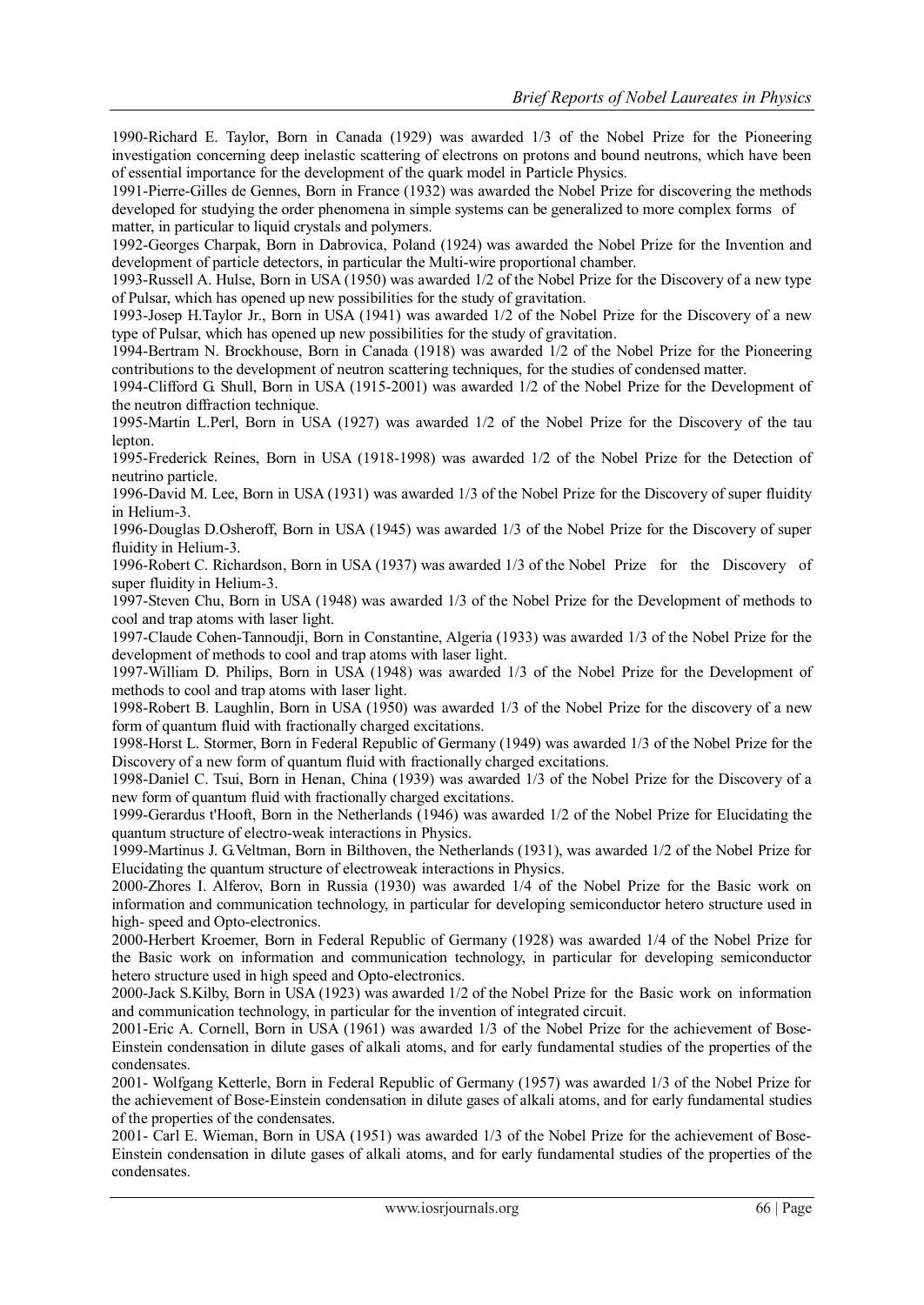2002-Riccardo Giacconi, Born in Genoa, Italy (1931) was awarded 1/2 of the Nobel Prize for the Pioneering contributions to astro-physics, which have led to the discovery of cosmic X-ray sources.

2002-Masatoshi Koshiba, Born in Japan (1926) was awarded 1/4 of the Nobel Prize for the Pioneering contributions to astro-physics, in particular for the detection of cosmic neutrinos (neutrino-astronomy).

2002-Raymond Davis Jr., Born in USA (1914) was awarded 1/4 of the Nobel Prize for the Pioneering contributions to Astro-Physics, in particular for the detection of cosmic neutrinos (neutrino-astronomy).

2003-Anthony Leggett, Born in United Kingdom (1938) was awarded 1/3 of the Nobel Prize for Pioneering contributions to the theory of superconductors and super fluidity.

2003-Alexei A.Abrikosov, Born in USA (1928) was awarded 1/3 of the Nobel Prize for Pioneering contributions to the theory of superconductors and super fluidity.

2003-Vitaly Ginzburg, Born in Russia (1916) was awarded 1/3 of the Nobel Prize for the contributions to the theory of superconductors and super fluidity.

2004-David J. Gross, Born in (1941) was awarded 1/3 of the Nobel Prize for the discovery of asymptotic freedom in the theory of the strong interaction.

2004-H. David Politzer, Born in (1949) was awarded 1/3 of the Nobel Prize for the Discovery of asymptotic freedom in the theory of the strong interaction.

2004-Frank Wilczek, Born (1951) was awarded 1/3 of the Nobel Prize for the discovery of asymptotic freedom in the theory of the strong interaction.

2005-Roy J. Glauber, was awarded one-half of the Nobel Prize for the contribution to the Quantum theory of optical coherence.

2005-John L. Hall, was awarded one-fourth of the Nobel Prize for the contributions to the development of laserbased precision spectroscopy, including the optical frequency comb technique.

2005-Theodore W. Hansch, was awarded one-fourth of the Nobel Prize for the contributions to the development of laser-based precision spectroscopy, including the optical frequency comb technique.

2006-John C. Mather, was awarded one-half of the Nobel Prize for the discovery of the blackbody form and anisotropy of the cosmic micro-wave background radiation.

2006-George F.Smoot, was awarded one-half of the Nobel Prize for the discovery of the blackbody form and anisotropy of the cosmic micro-wave background radiation.

2007-Albert Fert, was awarded one-half of the Nobel Prize for the discovery of Giant magneto resistance.

2007-Peter Grunberg, was awarded one-half of the Nobel Prize for the discovery of Giant magneto resistance.

2008-Yoichiro Nambu, was awarded one-half of the Nobel Prize for the discovery of the mechanism of spontaneous broken symmetry in sub- atomic physics.

2008-Makoto Kobayashi, was awarded one-fourth of the Nobel Prize for the discovery of the origin of the broken symmetry which predicts the existence of at least three families of quarks in nature.

2008-Toshihide Maskawa, was awarded one-fourth of the Nobel Prize for the discovery of the origin of the broken symmetry which predicts the existence of at least three families of quarks in nature.

2009-Charles Kuen Kao, was awarded one-half of the Nobel Prize for the ground breaking achievements concerning the transmission of light in fibers for optical communication.

2009-Willard S.Boyle,was awarded one-fourth of the Nobel Prize for the invention of an imaging semiconductor circuit- the CCD sensor.

2009-George E.Smith,was awarded one-fourth of the Nobel Prize for the invention of an imaging semiconductor circuit- the CCD sensor.

2010-Andre Geim, was awarded one-half of the Nobel Prize for the Ground breaking experiments regarding the two dimensional material graphene.

2010-Konstantin Novoselov, was awarded one-half of the Nobel Prize for the ground breaking experiments regarding the two dimensional material graphene.

2011-Saul Perlmutter was born in United States of America in 1959. He was awarded ½ of the Nobel Prize for the discovery of the "Accelerating expansion of the Universe through the observations of distant supernovae".

2011-Brian Schmidt was born in Montana in USA in February 1967. He was awarded 1/4 of the Nobel Prize for the discovery of the"Accelerating expansion of universe through the observations of distant supernovae".

2011-Adam Riess was born in Washington D.C. in December 1969. He was awarded 1/4 of the Nobel Prize for the discovery of the "Accelerating expansion of the Universe through observations of distant supernovae".

2012-Serge Haroche was born in Casablanca, Morocco in 1944. He was awarded ½ of the Nobel Prize in Physics "for ground-breaking experimental methods that enable measuring and manipulation of individual quantum systems".

2012-David J.Wineland was born in Milwaukee, WI, USA in 1944. He was awarded ½ of the Nobel Prize in Physics "for ground-breaking experimental methods that enable measuring and manipulation of individual quantum systems".

2013- Peter Higgs was born on 29<sup>th</sup> May 1929 in Newcastle Upon Tyne, United Kingdom. He is awarded  $\frac{1}{2}$  of